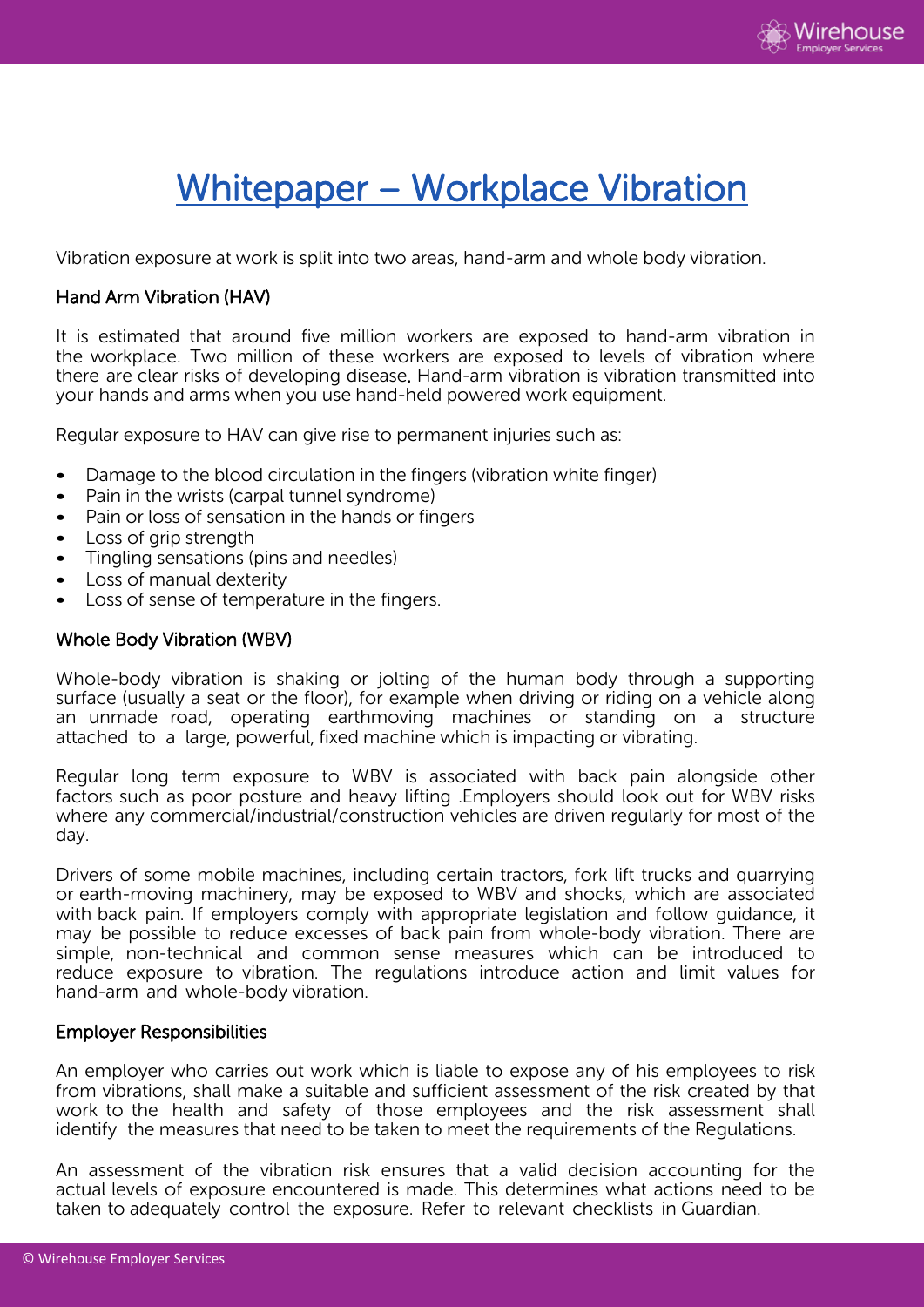

#### Effective Risk Assessments

To carry out a suitable and sufficient risk assessment, you need to understand what the exposure limit values and exposure action values are in any given task.

The Exposure Limit Value (ELV) is the maximum amount of vibration an employee may be exposed to in a single day.

The exposure limit value (ELV) is the maximum amount of vibration an employee may be exposed to on any single day. For hand-arm vibration the ELV is a daily exposure of 5 m/s <sup>2</sup> A(8). It represents a high risk above which employees should not be exposed

The Exposure Action Value (EAV) is a daily amount of exposure above which employers must take action to control exposure.

The exposure action value (EAV) is a daily amount of vibration exposure above which employers are required to take action to control exposure. The greater the exposure level, the greater the risk and the more action employers will need to take to reduce the risk. For hand-arm vibration the EAV is a daily exposure of 2.5 m/s<sup>2</sup> A(8).



Figure 1: How vibration level and duration affect exposure

#### With these levels in mind:

a) Make a list of the processes and tools used within your organisation, which may involve regular exposure to vibration.

b) Check equipment/vehicle handbooks (for each item identified) for any warnings or information regarding vibration. Check that the information is representative of the way in which your company uses the equipment. You must contact the manufacturer if you require further information.

c) Make a list of all employees who use the relevant pieces of equipment, which jobs they do and note as accurately as possible how long their hands are in contact with the vibration source. Ask employees whether they have felt tingling in their fingers or suffered from pins and needles after using power tools or suffer from a bad back after driving off road vehicles. If yes then it is necessary to reduce their exposure, even if the measured/estimated exposure value is less than the daily exposure value.